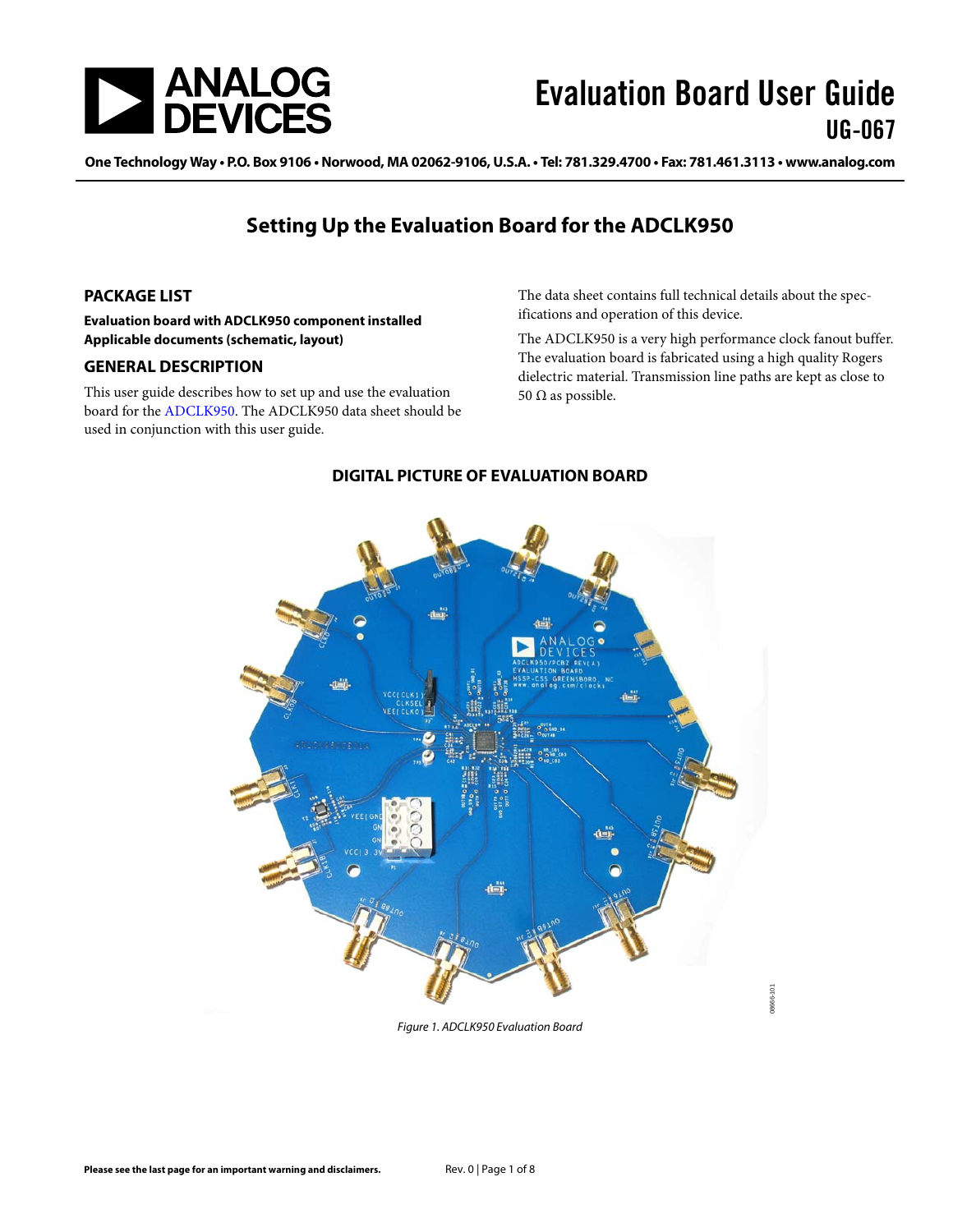## TABLE OF CONTENTS

### Recommended Board Setup [........................................................3](#page-2-1) [Clock Outputs................................................................................4](#page-3-0) [Evaluation Board Schematic and Artwork.....................................5](#page-4-0) [ESD Caution...................................................................................8](#page-7-0)

#### <span id="page-1-0"></span>**REVISION HISTORY**

**11/09—Revision 0: Initial Version**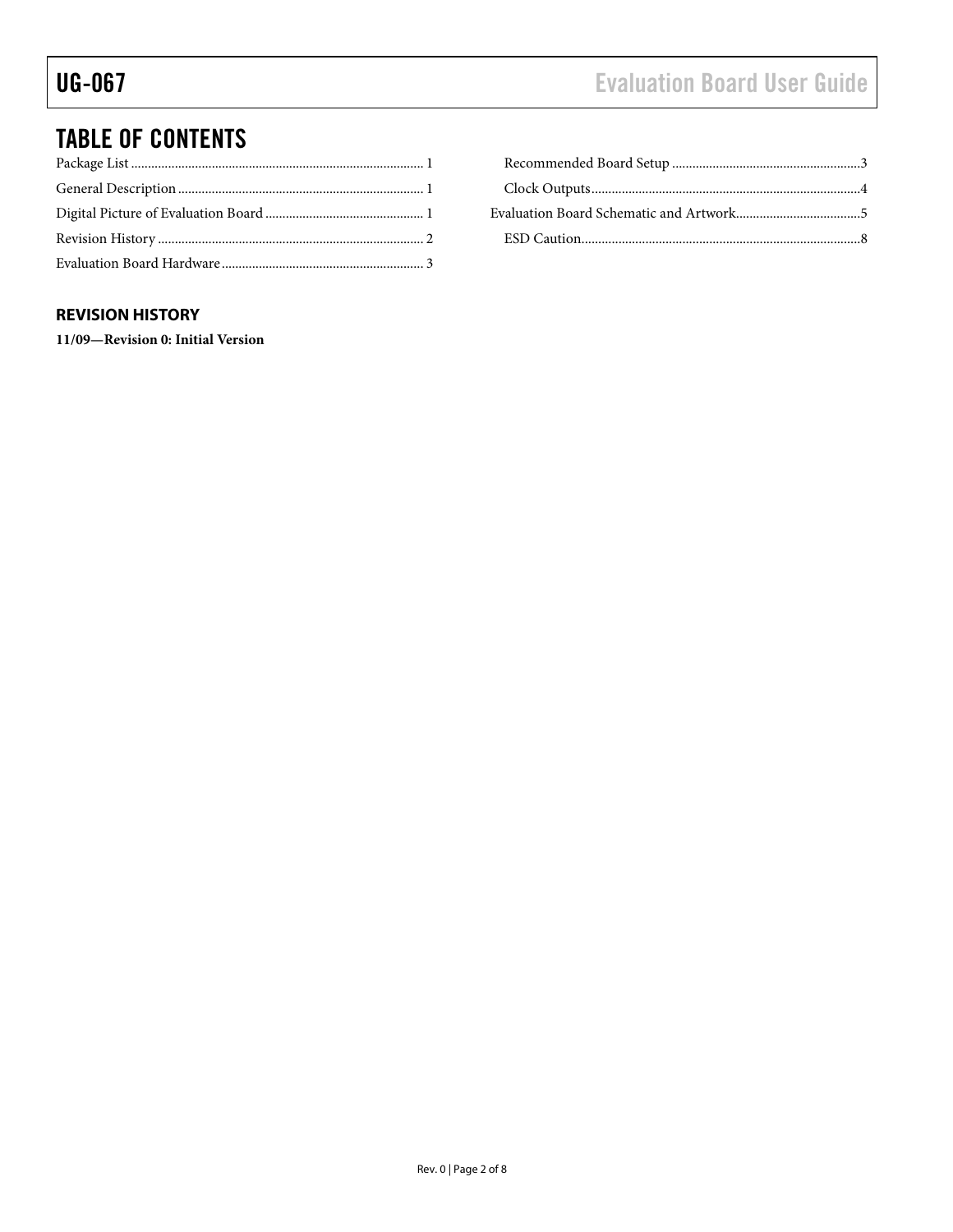### <span id="page-2-0"></span>EVALUATION BOARD HARDWARE

#### <span id="page-2-1"></span>**RECOMMENDED BOARD SETUP**

The recommended setup for the ADCLK950 evaluation board is shown in [Figure 2.](#page-2-2)  $V_{CC}$  is set to 3.3 V and  $V_{EE}$  is set to GND. The CLKSEL jumper (P2) is provided to select the desired input configuration.

On the evaluation board, Input CLK0 and Input CLK0 are set up for dc-coupled operation to the [ADCLK950](http://www.analog.com/ADCLK950) via J2 and J4. This input configuration requires the user to provide the appropriate ac swing and common-mode voltage to both inputs. Refer to th[e ADCLK950](http://www.analog.com/ADCLK950) data sheet for input specifications.

CLK1 is set up to evaluate with a single-ended source via the balun on the evaluation board. In addition, series capacitors in the path provide ac-coupled inputs to the ADCLK950. The common-mode voltage for both inputs is provided by tying

 $V_{REF}1$  and  $V_T1$  together. This connection is made with R14 installed at the factory.

The range of the peak-to-peak input voltage swing at CLK1 is 0.2 V p-p to 1.7 V p-p. Note that output jitter performance is degraded by an input slew rate, as shown in the data sheet.

**Table 1. Basic Equipment Required**

| Quantity | <b>Description</b>                           |
|----------|----------------------------------------------|
|          | Single power supply                          |
|          | Signal source                                |
|          | High bandwidth oscilloscope                  |
|          | High bandwidth differential probe (optional) |
|          | Matched high speed cables                    |



<span id="page-2-2"></span>*Figure 2. Recommended Setup for Device Evaluation*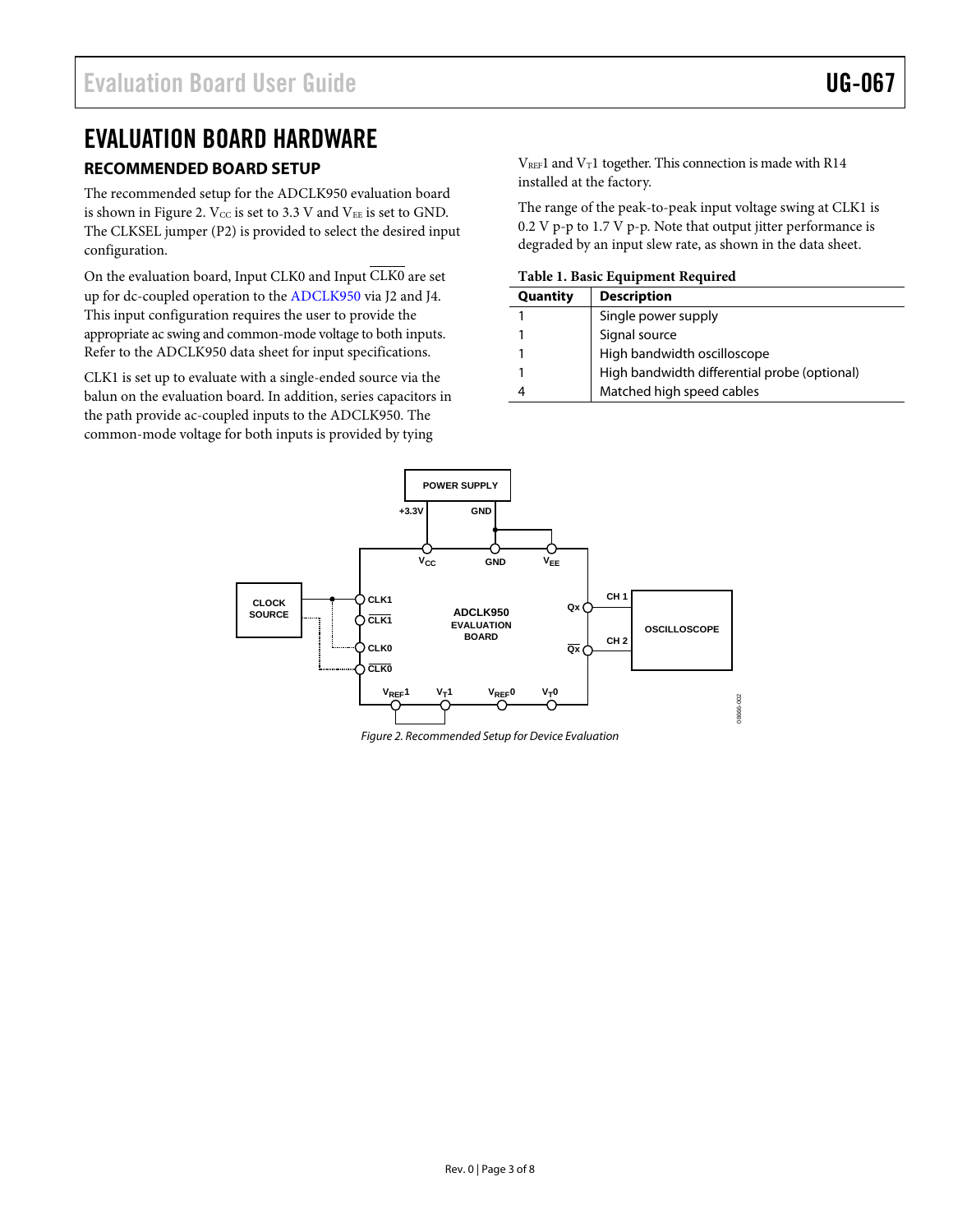#### <span id="page-3-0"></span>**CLOCK OUTPUTS**

Th[e ADCLK950](http://www.analog.com/ADCLK950) has 10 differential outputs. The five even-ordered differential clock outputs on the evaluation board are biased to GND via 200  $\Omega$  and ac-coupled to the SMAs. From the SMAs, use matched 50  $\Omega$  coaxial cables into the oscilloscope for evaluation. The five odd-ordered differential outputs on the evaluation board are not launched. Use a high bandwidth differential probe and oscilloscope close to the ADCLK950 device for evaluation. See the evaluation board schematic in [Figure 4](#page-4-1) for more details.

# UG-067 Evaluation Board User Guide

#### **Table 2. Power Connections via P1**

| Label | ADCLK950         |
|-------|------------------|
| GND   | Connect to GND   |
| VCC.  | Connect to 3.3 V |
| VFF   | Connect to GND   |



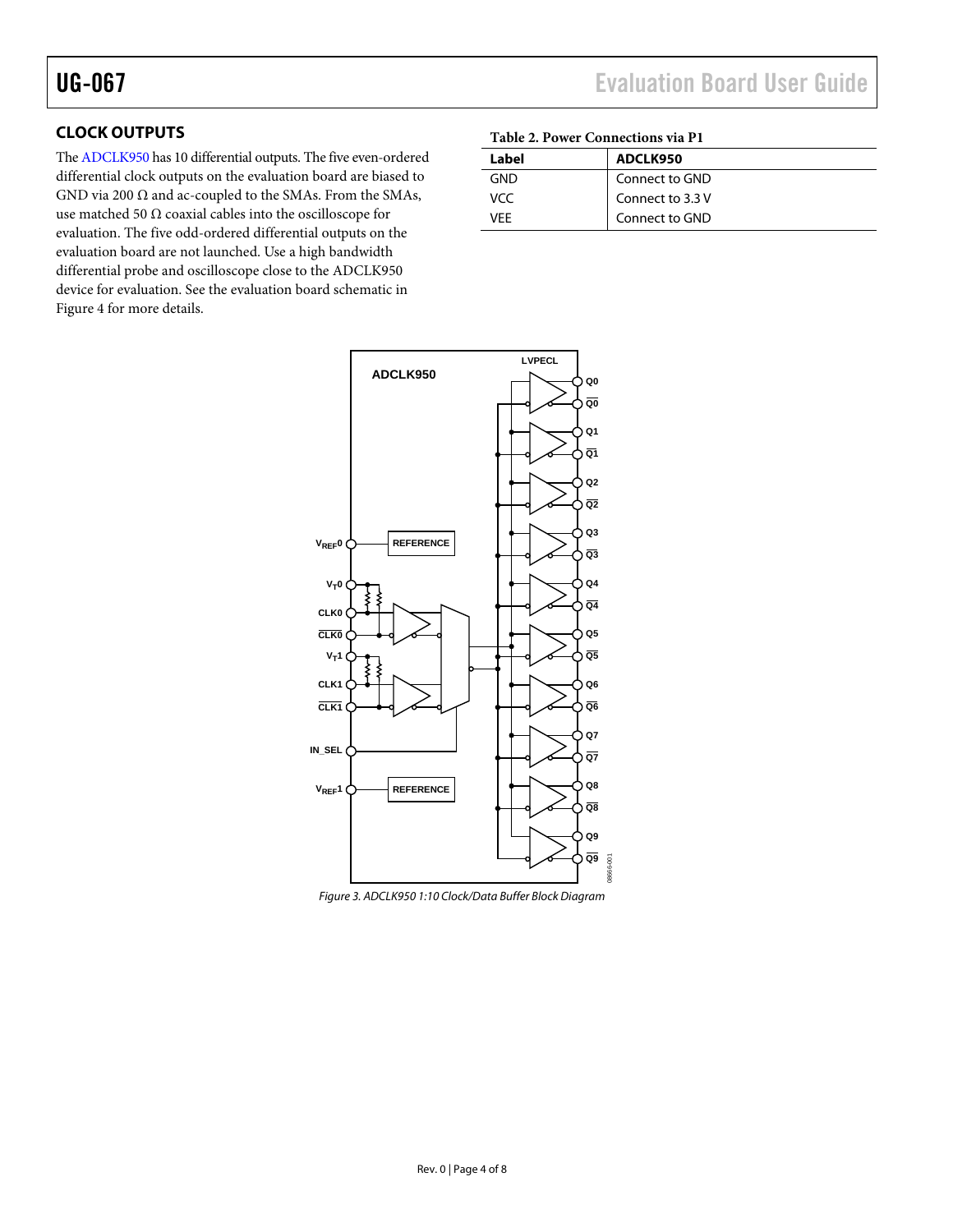# <span id="page-4-0"></span>EVALUATION BOARD SCHEMATIC AND ARTWORK



<span id="page-4-1"></span>*Figure 4. ADCLK950 Evaluation Board Schematic*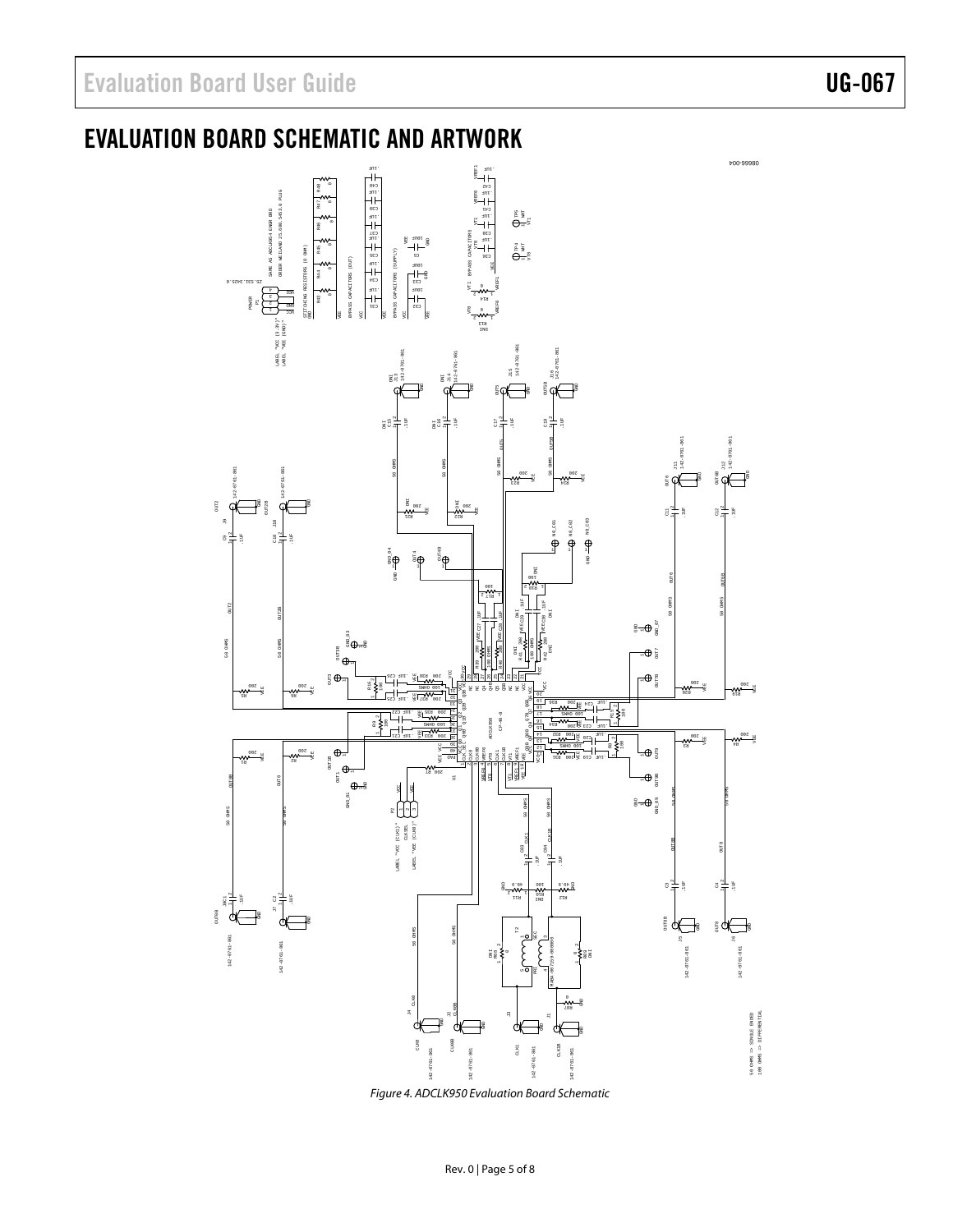

*Figure 6. Ground Plane Layer*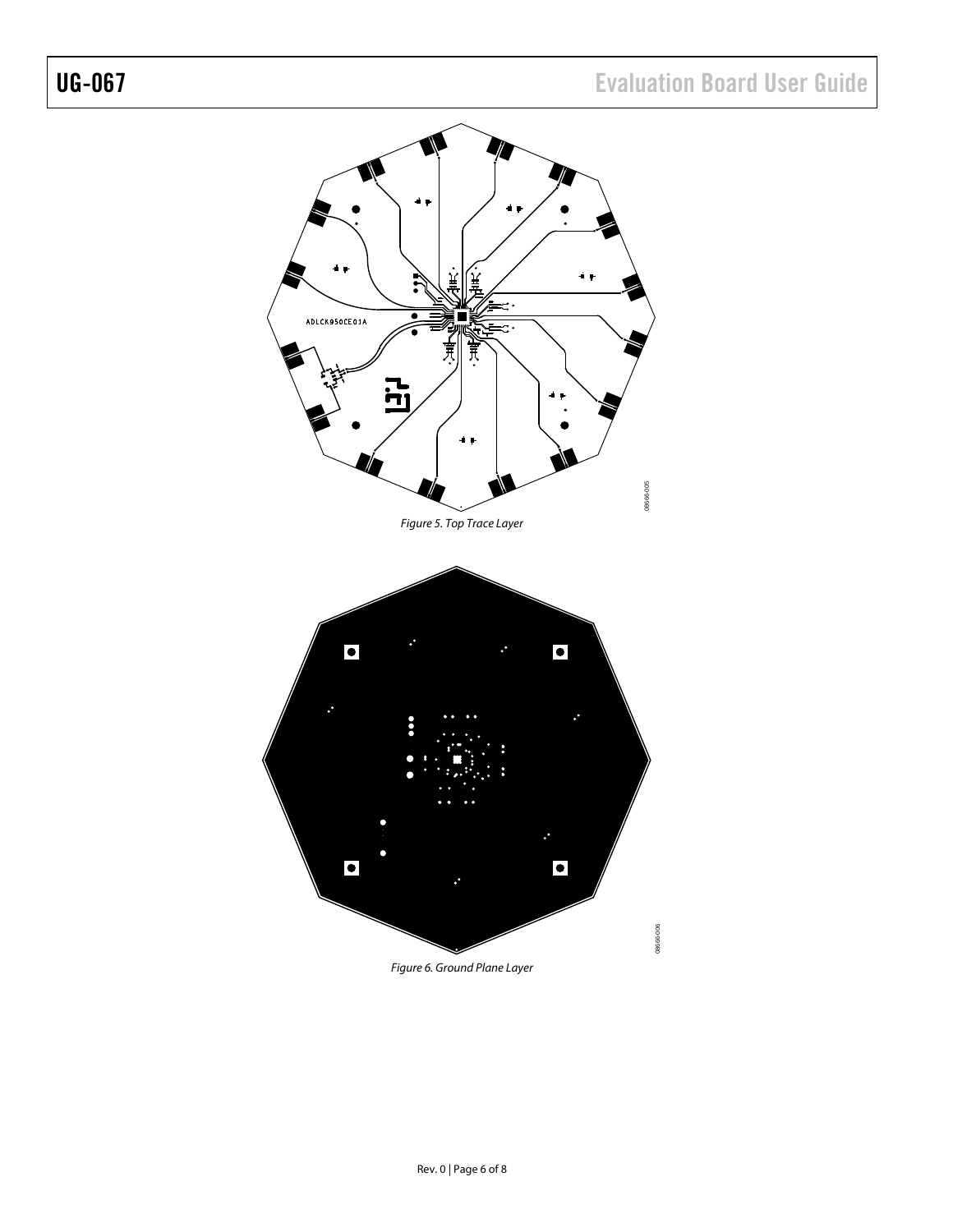# Evaluation Board User Guide Contract Contract Contract Contract Contract Contract Contract Contract Contract Contract Contract Contract Contract Contract Contract Contract Contract Contract Contract Contract Contract Contr



*Figure 7. VCC and VEE Power Plane Layer*